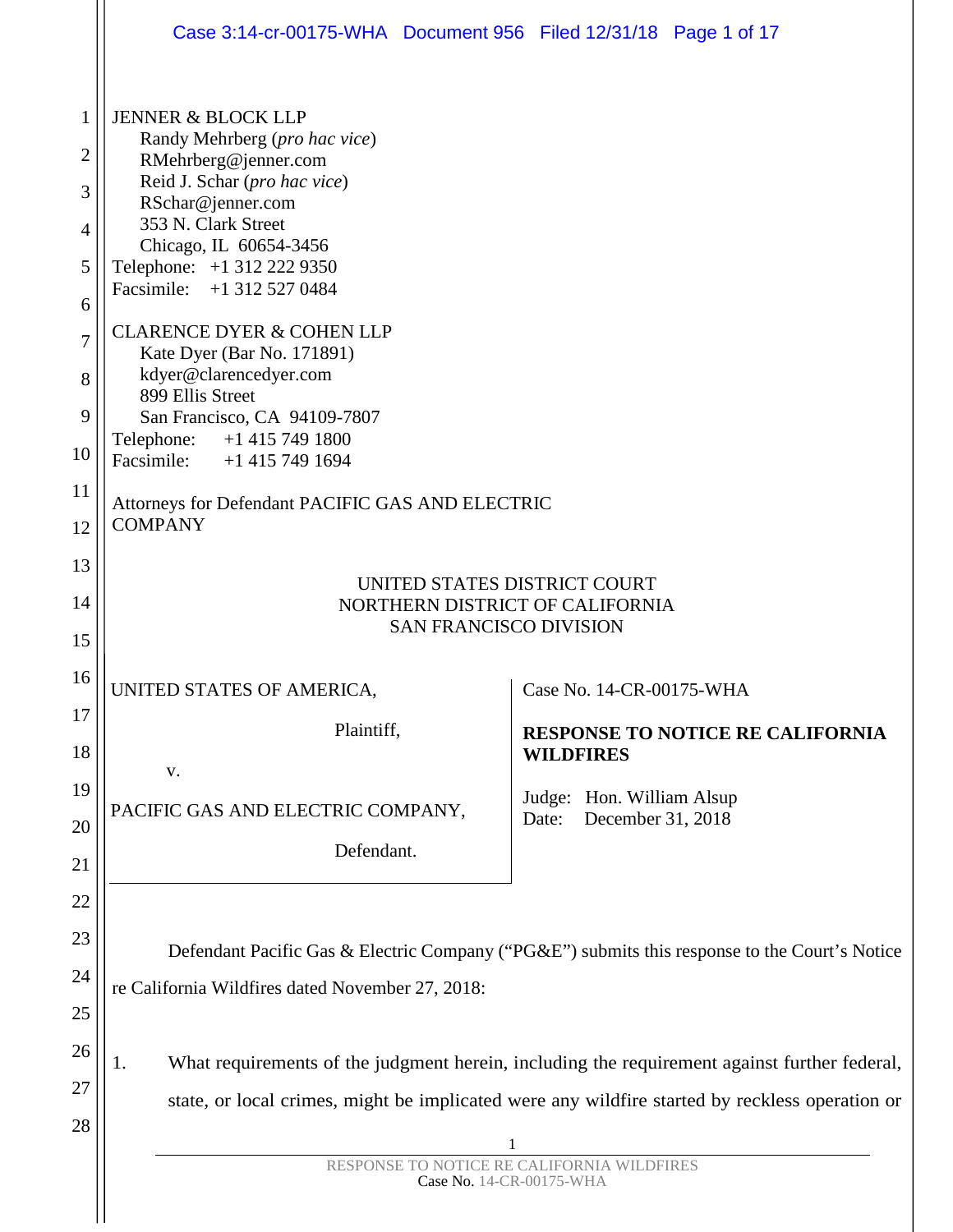### Case 3:14-cr-00175-WHA Document 956 Filed 12/31/18 Page 2 of 17

maintenance of PG&E power lines?

#### Response:

If it were determined that a wildfire had been started by reckless operation or maintenance of PG&E power lines, that would, if the specific circumstances gave rise to a violation of federal, state, or local statutes, implicate the requirements of Special Condition of Probation #1 of the judgment, which provides that while on probation, PG&E shall not commit another Federal, State, or local crime.

2. What requirements of the judgment herein might be implicated be any inaccurate, slow, or failed reporting of information about any wildfire by PG&E?

#### Response:

- a. If it were determined that PG&E had failed to meet reporting requirements related to wildfires, the particular reporting failure would have to be reviewed for violation of federal, state, or local statutes. If any such criminal statutes were violated, that would implicate the requirements of Special Condition of Probation #1 of the judgment, which provides that while on probation, PG&E shall not commit another Federal, State, or local crime.
- b. If it were determined that PG&E had failed to meet its reporting requirements to U.S. Probation in connection with wildfires, depending on the particular reporting failure, that would implicate the following requirements of the judgment:
	- i. Condition of Probation #2, which requires PG&E to answer truthfully all inquiries by the probation officer and follow the instructions of the probation officer;
	- ii. Condition of Probation #5, which requires PG&E to notify the probation officer within seventy-two hours of any criminal prosecution, major civil litigation, or administrative proceeding against PG&E;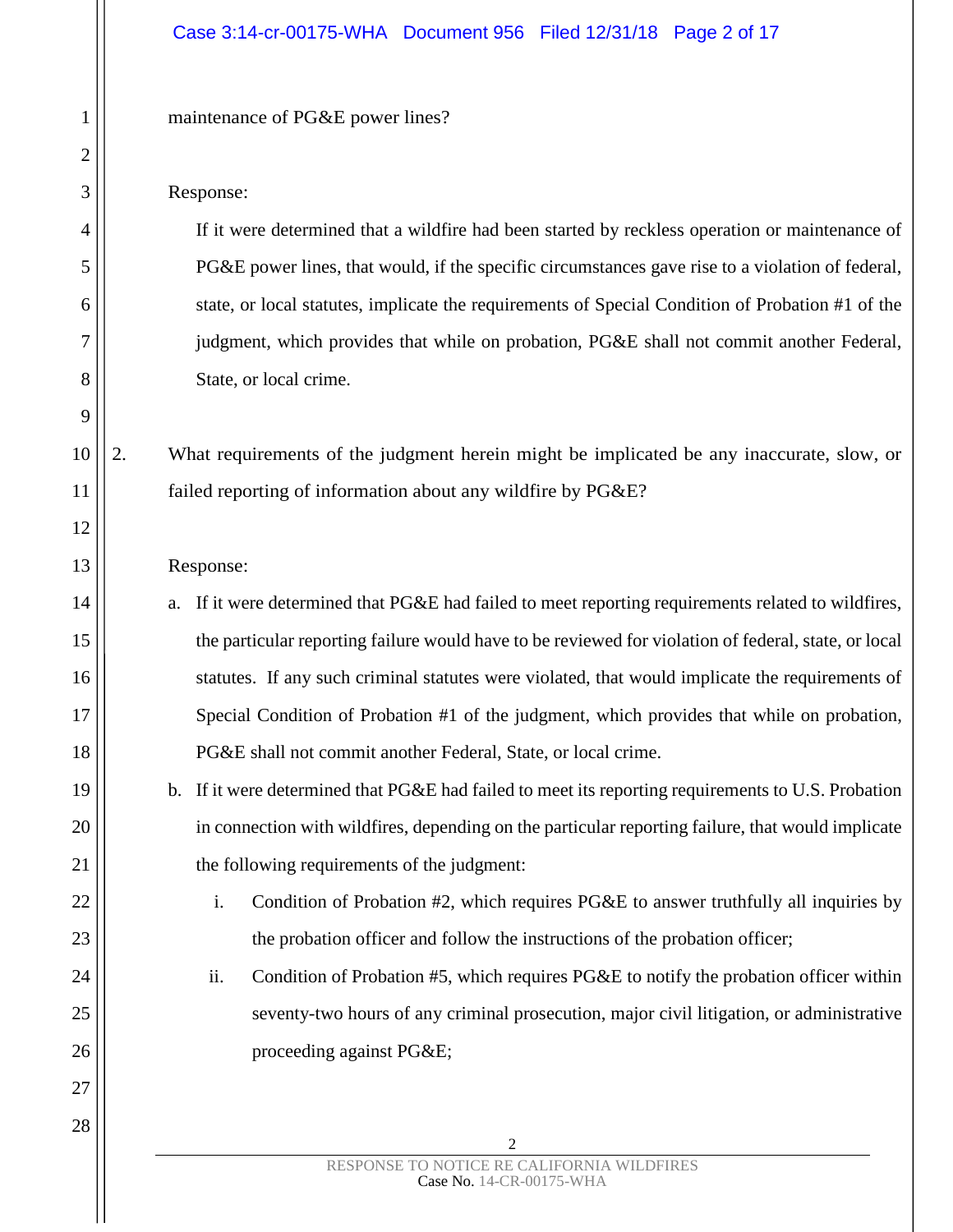iii. Special Condition of Probation #8, which requires PG&E to notify the probation officer immediately upon learning of the commencement of any major civil action, criminal prosecution, or administrative proceeding against PG&E, or any investigation or formal inquiry by governmental authorities regarding the organization.

3. What specific steps has the monitor herein taken to monitor and improve PG&E safety and reporting with respect to power lines and wildfires?

### Response:

Following the January 2017 Judgement and Order in this matter, the Court appointed the Honorable Mark Filip (Ret.) to serve as independent federal monitor over certain aspects of PG&E's business. To meet the goals and the requirements of the Court's Order, in April of 2017 the Monitor and his team began reviewing and monitoring various areas, including: (1) PG&E's safety culture, (2) PG&E's enterprise Compliance and Ethics program, and (3) the specific requirements enumerated in paragraphs I.B.(1)-(15) of the Order. While much of this work focuses on PG&E's natural gas operations, certain aspects include an enterprise-wide evaluation, including aspects of safety, such as safety culture, risk management, and compliance and ethics. To conduct this scope of work, the Monitor assembled a team of dozens of lawyers and subject matter experts in varied areas such as integrity management, gas transmission, utility operations, risk evaluation, compliance and ethics, and safety.

In November 2017, as a result of the October 2017 North Bay wildfires, the Monitor, the United States Attorneys' Office and PG&E agreed that the Monitor team would also evaluate certain aspects of PG&E's electric distribution operations, including reviewing the adequacy of PG&E's: (1) vegetation management plan, (2) electric pole and equipment maintenance and inspection programs, and (3) emergency response and restoration practices. Given the multiple independent lawsuits related to the North Bay wildfires, as well as the ongoing regulatory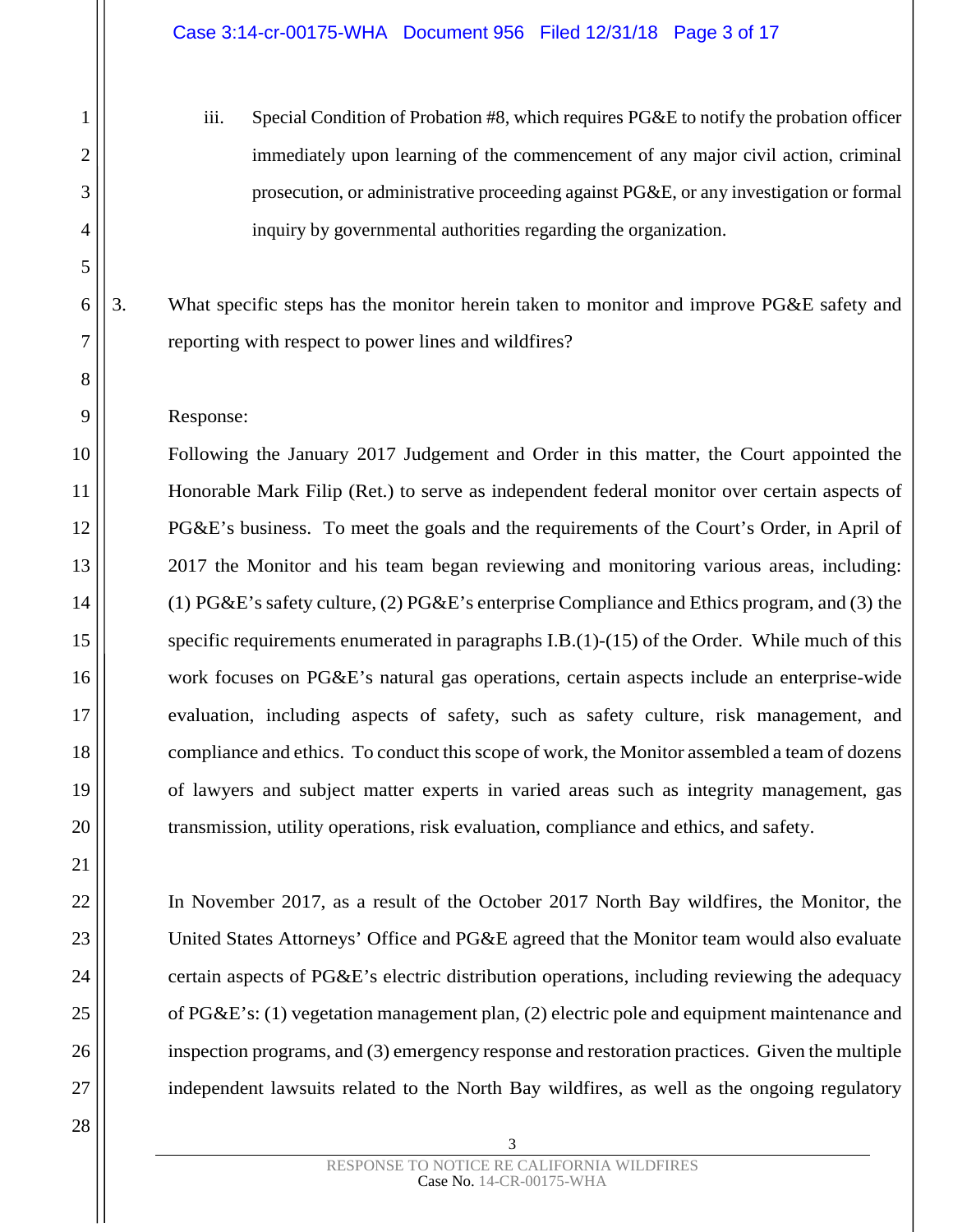# Case 3:14-cr-00175-WHA Document 956 Filed 12/31/18 Page 4 of 17

review by various state and local agencies, the parties further agreed that that the Monitor team would not evaluate or opine on the cause of any of the North Bay fires. Consistent with this supplemental scope, the Monitor onboarded new members to his team, including additional attorneys and industry veterans with expertise in the relevant areas of electric operations.

The Monitor team has undertaken numerous activities focused on PG&E's electric operations, including:

- Meeting with dozens of electric employees, ranging from the most senior leaders to field employees;
- Conducting multiple field visits, including to inspection projects related to electric distribution poles and equipment, base camp established for response and restoration in wildfire affected areas, and PG&E's Emergency Operations Center and Wildfire Safety Operations Center;
	- Participating in operational meetings and telephone calls, such as status calls on operational performance and risks related to electric distribution and PG&E's Public Safety Power Shutoff program;
	- Receiving real-time emergency response and operational updates during and following the 2017 and 2018 wildfires; and
	- Receiving hundreds of files in response to data requests related to various aspects of electric operations, including: distribution maintenance programs, wildfire safety operations, pole and wire inspection and maintenance, vegetation clearance/management and emergency response.

More broadly, from the start of the monitorship, the Monitor team has been and remains engaged with PG&E on a wide range of areas, many of which relate to the company's overall safety and culture. For example, over approximately the last 20 months, the Monitor team has:

• Attended hundreds of meetings at all levels of the company, ranging from Board of

1

2

3

4

5

6

7

8

9

10

11

12

13

14

15

16

17

18

19

20

21

22

23

24

25

26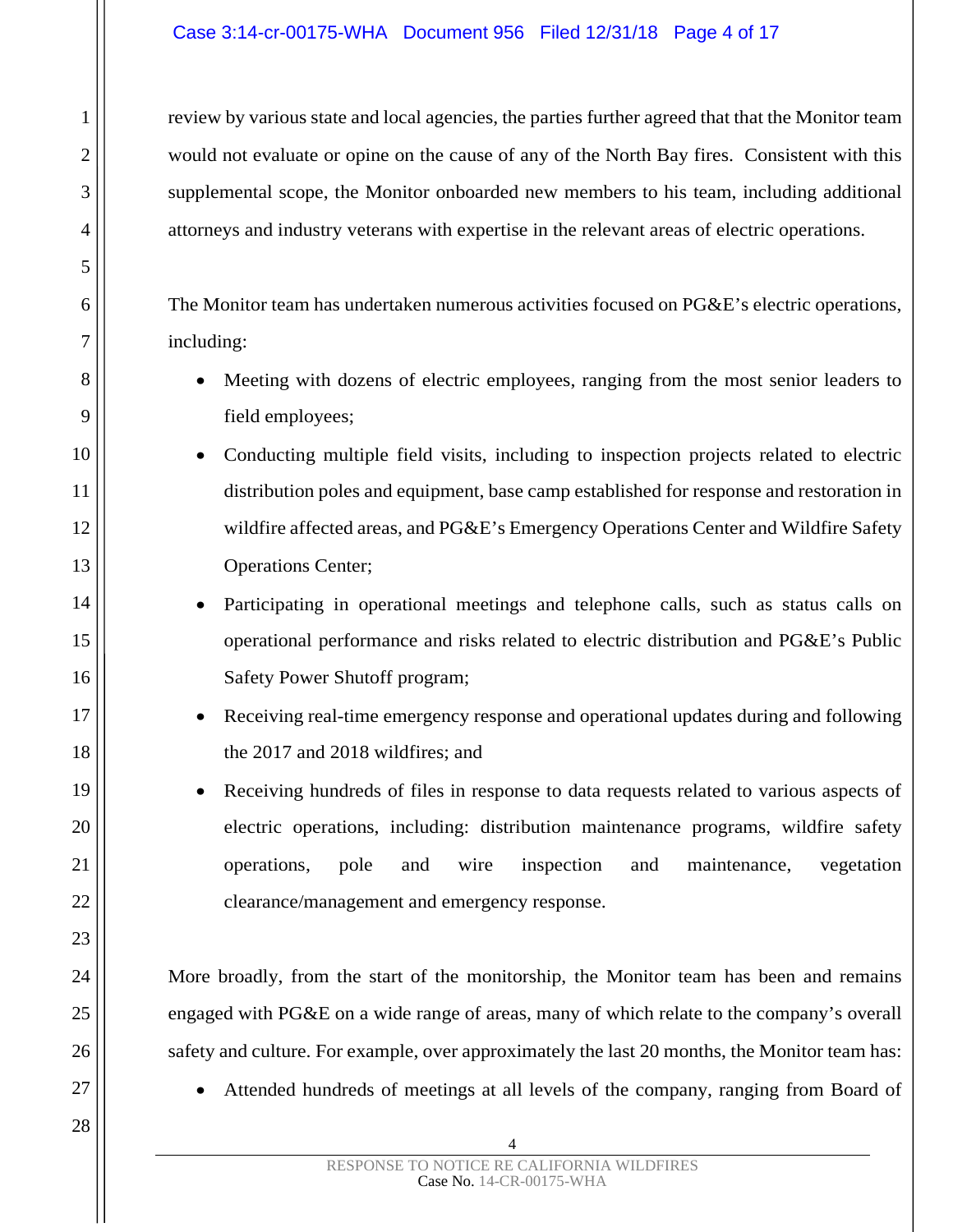Directors and senior officer meetings to all-employee town halls, operational meetings and field visits;

- Periodically attended Board and Board Committee Meetings, including executive sessions with the Board;
- Traveled throughout PG&E's service territory to attend field projects such as equipment testing and inspection work, and conduct interviews and meetings with over 200 employees;
- Visited operational facilities including stations, natural gas storage fields, training facilities, crew yards, and service centers;
- Conducted panel discussions with dozens of employees, focused primarily on compliance and ethics and safety culture;
	- Received thousands of files from PG&E (over 35 gigabytes of data) in response to requests for information;
		- Maintained regular communications with PG&E, including participating in standing weekly calls to discuss emerging issues and general updates; and
		- Established a Monitor Helpline for PG&E employees to raise concerns directly to the Monitor team, which PG&E has publicized among its workforce.
- 19 20 21 4. Provide an accurate and complete statement of the role, if any, of PG&E in causing and reporting the recent Camp Fire in Butte County and all other wildfires in California since the judgment herein.
	- Response:

1

2

3

4

5

6

7

8

9

10

11

12

13

14

15

16

17

18

22

23

24

25

26

27

28

PG&E's response to Question 4 is structured in three parts, as follows:

In part one, in response to the Court's request for information concerning PG&E's role in "reporting" wildfires, we provide an overview of the various ways in which PG&E has submitted information to its regulator, the California Public Utilities Commission ("CPUC"), as well as to the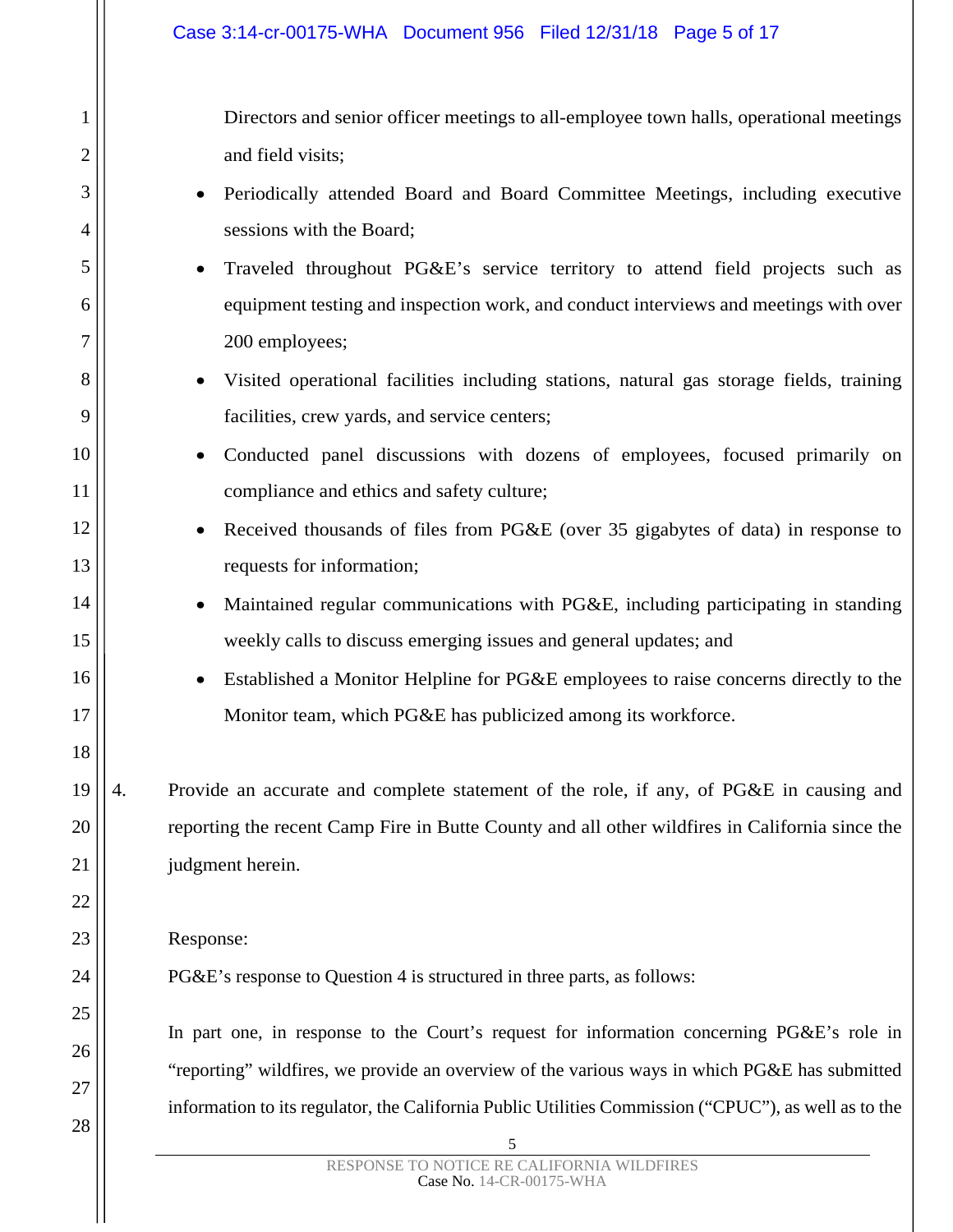## Case 3:14-cr-00175-WHA Document 956 Filed 12/31/18 Page 6 of 17

California Department of Forestry and Fire Protection ("CAL FIRE"), since the Final Judgment.<sup>[1](#page-5-0)</sup> This includes both routine required regulatory reports and responses to investigatory data, document and information requests. As discussed below, because of the volume of these materials, PG&E has not submitted to the Court all of the reports that PG&E has made to CAL FIRE and the CPUC related to wildfires in its service territory during 2017 and 2018, but will provide them at the Court's request.<sup>[2](#page-5-1)</sup> We do, however, provide examples of these reports for the Court's review.

In part two, we provide a summary of the facts concerning the November 2018 Camp Fire that began in Butte County. CAL FIRE has not released its conclusions about the cause of the Camp Fire, although it has publicly identified two potential incident locations at which PG&E facilities are located. PG&E is actively cooperating with investigations into the Camp Fire by both CAL FIRE and the CPUC. To assist the Court in understanding the facts relevant to the potential cause of the Camp Fire, PG&E has included a factual report that is attached as Exhibit A. A glossary of terms referenced in that report is attached as Exhibit B and a guide to reviewing the information provided in the report is attached as Exhibit  $C<sup>3</sup>$  $C<sup>3</sup>$  $C<sup>3</sup>$ 

In part three*,* we discuss the wildfires that impacted the North Bay and other parts of Northern California during October 2017. While CAL FIRE has reported that more than 172 wildfires started on October 8 and the following days as strong winds moved through Northern California, the focus of the CPUC, CAL FIRE and civil plaintiffs has been on a subset (21) of those fires (referred to

<span id="page-5-0"></span><sup>&</sup>lt;sup>1</sup> CAL FIRE is generally the lead investigator of all wildfires in the state. In certain instances, depending upon the location of a particular fire, local fire departments may also conduct investigations. Wildfires that occur on Federal property may be investigated by the United States Forest Service. The Safety and Enforcement Division ("SED") of the California Public Utilities Commission ("CPUC") also conducts investigations in connection with wildfires that may have been caused by PG&E's equipment.

<span id="page-5-1"></span><sup>&</sup>lt;sup>2</sup> PG&E has interpreted Question 4 of the Court's order to refer only to wildfires that have occurred within PG&E's service territory, as fires that originated outside of PG&E's service territory could not have been caused by PG&E equipment.

<span id="page-5-2"></span><sup>&</sup>lt;sup>3</sup> The guide attached as Exhibit C was previously provided to the CPUC in connection with the submission of fact reports to the CPUC by PG&E concerning the October 2017 North Bay Wildfires. Those reports are discussed further below.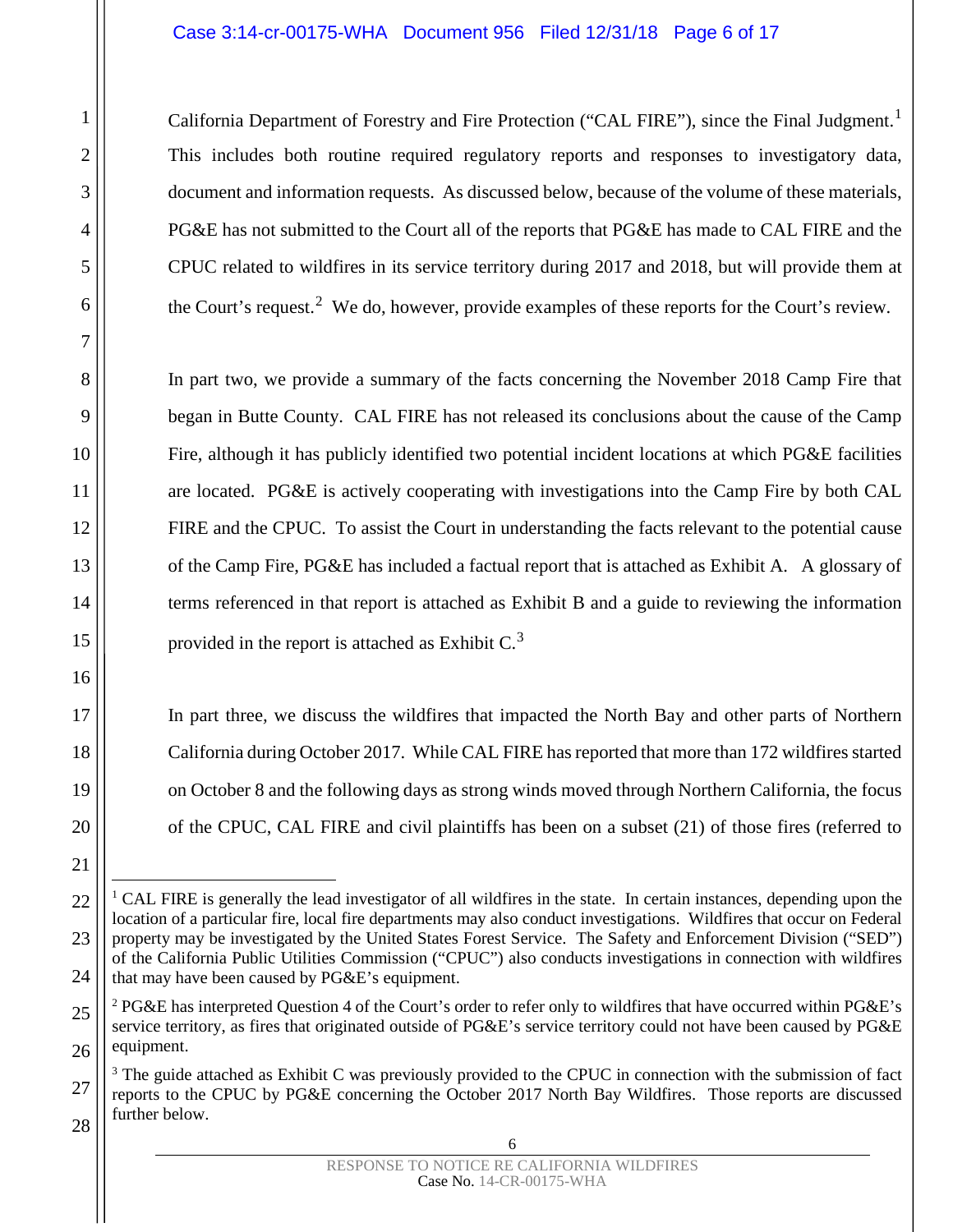here as the "North Bay Wildfires").

PG&E's investigation into the causes of the North Bay Wildfires is ongoing. Those wildfires are the subject of coordinated civil litigation pending before the Honorable Curtis E.A. Karnow in the Superior Court of California-County of San Francisco. That coordinated litigation involves more than 3,000 individual plaintiffs, dozens of insurance companies and various local and county-level government entities. Discovery is ongoing and there have not been any rulings with respect to cause and origin for any of the North Bay Wildfires. PG&E is still in the process of obtaining documents, data, photographs and eyewitness accounts of issues relevant to the cause and origin of each of the North Bay Wildfires.

PG&E is also awaiting the opportunity to review most of the reports that CAL FIRE has prepared concerning the North Bay Wildfires. In addition, PG&E has not been able to examine in detail any of the potentially relevant evidence that CAL FIRE collected from the various potential origin points. Generally speaking, when a large wildfire occurs, CAL FIRE will cordon off areas of interest and limit access to those locations until after it has completed its initial investigation and collected the evidence that it believes is relevant to the potential cause and origin of a particular fire. CAL FIRE will then take that evidence into its possession and restrict access to it. This is the approach that CAL FIRE took with respect to both the Camp Fire and the North Bay Wildfires and PG&E therefore has not yet had access to the evidence that appears CAL FIRE has identified as relevant.<sup>[4](#page-6-0)</sup> Thus, while CAL FIRE has released at least its high-level conclusions with respect to 18 of the North Bay Wildfires and has, in each instance, determined that the relevant fire was attributable to PG&E's facilities, PG&E has not been able to review the detail behind most of those findings or the evidence related to any of them.

7 RESPONSE TO NOTICE RE CALIFORNIA WILDFIRES Case No. 14-CR-00175-WHA

<span id="page-6-0"></span> <sup>4</sup> PG&E, along with the civil plaintiffs in litigation concerning the North Bay Wildfires, have been working with CAL FIRE, the relevant district attorneys and the office of the Attorney General to arrange for access to the CAL FIRE evidence and reports.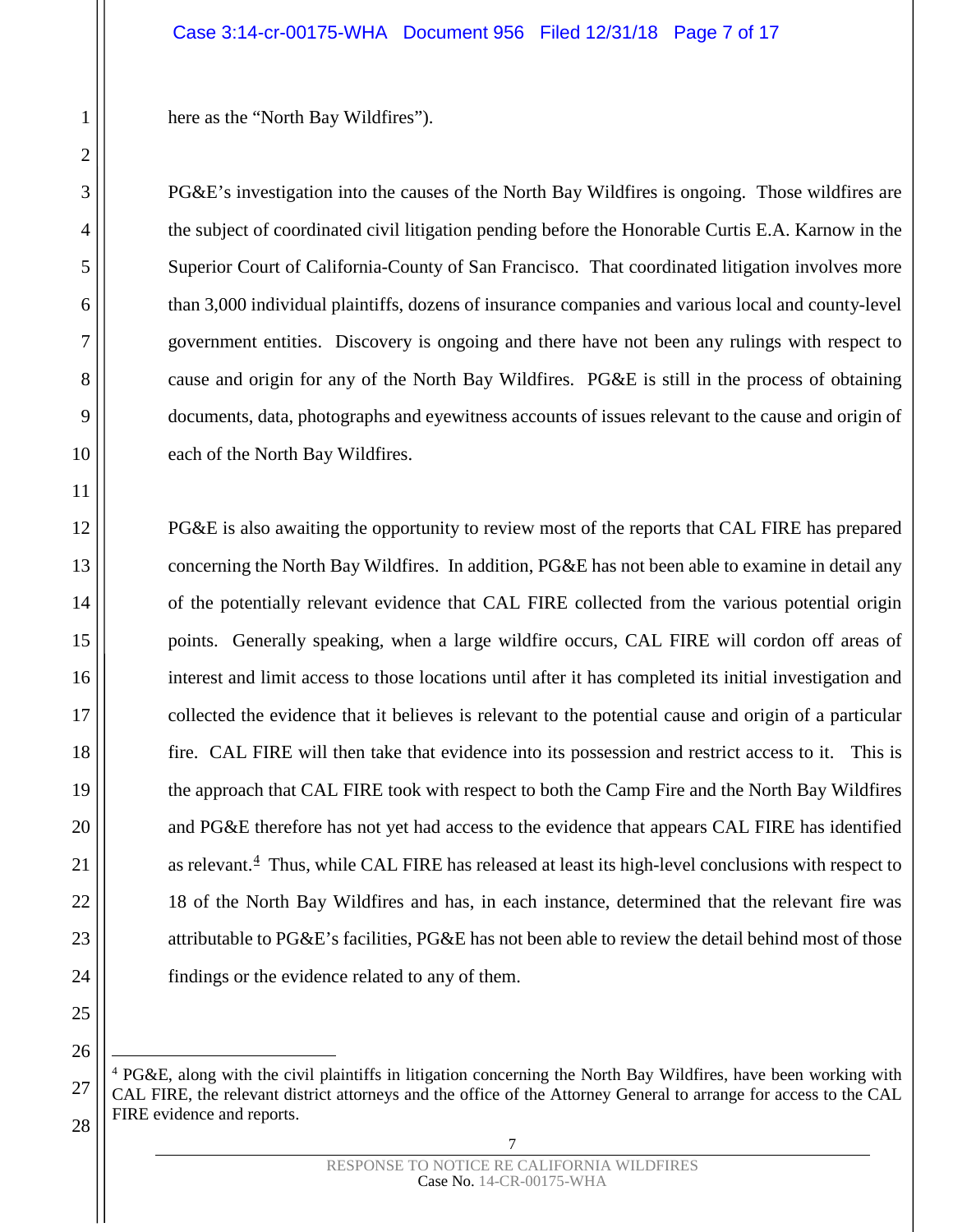### Case 3:14-cr-00175-WHA Document 956 Filed 12/31/18 Page 8 of 17

In an effort to provide the Court with current, detailed information concerning the potential cause of each of the North Bay Wildfires, PG&E has included with this submission factual reports concerning the North Bay Wildfires that it previously provided to the CPUC in response to regulatory data requests. For each of those fires, PG&E also created supplemental reports for the Court that include additional information that is available to PG&E, including information that has become available through further investigation and the discovery process. PG&E did not submit factual reports to the CPUC for the Blue Fire, Pressley Fire, or the Highway 37 Fire ("37 Fire"), three of the North Bay Wildfires that did not meet the CPUC's reporting criteria. PG&E has therefore prepared a factual report for those fires for the Court in response to Question  $4.5$  $4.5$ 

The second and third parts described above, and the corresponding factual reports, provide detailed information concerning the Camp Fire and the 21 North Bay Wildfires that are alleged to have been attributable to PG&E's facilities since the Final Judgment. In responding to the Court's question, however, it is important to note that CAL FIRE has reported approximately 530 wildfires in PG&E's service territory during 2017 and 2018. Most of those wildfires are not alleged to relate to PG&E equipment. For example, one of the largest fires in 2018 in PG&E's service territory was the Carr fire, which CAL FIRE has indicated was caused by mechanical failure of a vehicle. Of the approximately 315 wildfires reported by CAL FIRE in 2017 in PG&E's service territory, approximately 40 of those fires (including the 21 North Bay Wildfires) have been alleged to be attributable to PG&E facilities.

With respect to wildfires that may involve PG&E equipment other than the Camp Fire and the North Bay Wildfires, PG&E has included a report that it submitted to the CPUC for the calendar year 2017. This report, which can be found at Exhibit D, includes information concerning wildfires

1

2

3

4

5

6

7

8

9

10

11

12

13

14

15

16

17

18

19

20

21

22

23

24

25

<span id="page-7-0"></span>26

 $<sup>5</sup>$  The reports provided with this submission reference a significant amount of data, documents and testimony</sup> collected by PG&E. In light of the volume of these materials, PG&E has not included all of the cited materials with this submission but will provide that information to the Court upon request.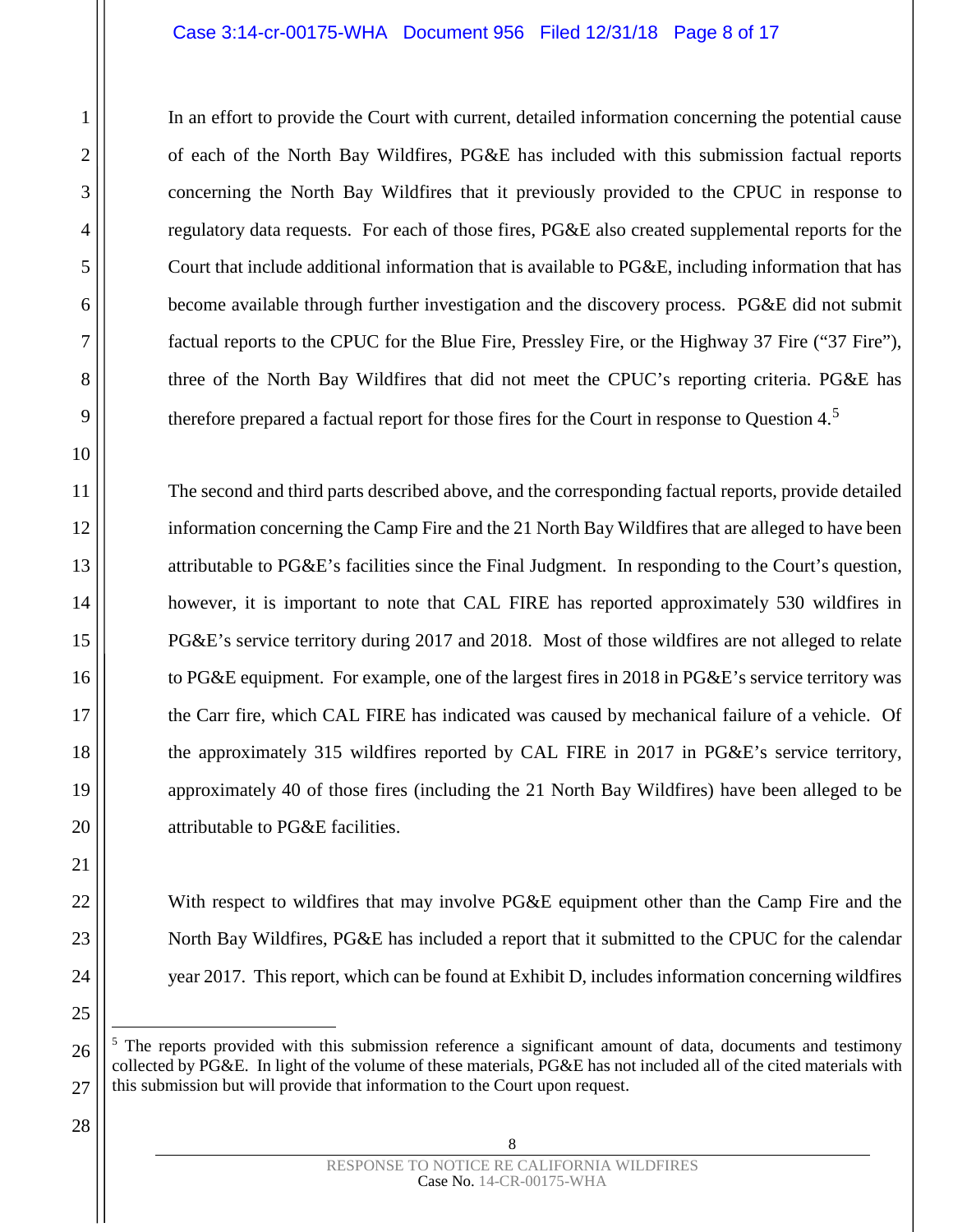### Case 3:14-cr-00175-WHA Document 956 Filed 12/31/18 Page 9 of 17

as well as non-wildfire fire events (such as structure fires) in PG&E's service territory, including information about the potential cause of each fire. A similar report for fires that occurred in 2018 will be filed with the CPUC in April 2019, which is when it is due. PG&E has, however, filed 17 electric incident reports ("EIR") with the CPUC in 2018 for incidents that may have been related to wildfires, including the two EIRs submitted concerning incidents that may be related to the Camp Fire. The EIR reports that may be related to the Camp Fire, described in additional detail below, are attached as Exhibits E & F.

1

2

3

4

5

6

7

8

9

10

11

12

13

14

15

16

17

18

19

20

21

22

23

24

25

26

<span id="page-8-0"></span>27

# I. PG&E Wildfire Reporting Mechanisms

PG&E routinely submits EIRs to the CPUC when the Commission's reporting criteria are met. The CPUC requires electric utilities such as PG&E to report to the CPUC incidents that are attributable or allegedly attributable to utility-owned facilities and (1) result in a fatality or personal injury rising to the level of in-patient hospitalization; (2) are the subject of significant public attention or media coverage; or (3) involve damage to property of the utility or others estimated to exceed \$50,000. (CPUC Decision 06-04-055 Appendix B.) Within 20 business days of a reportable incident, the utility must provide the CPUC with a written account of the incident, including a description of the nature of the incident, its cause and estimated damage, as well as a description of the utility's response to the incident and the measures it took to repair facilities and/or remedy any related problems on the system which may have contributed to the incident (the "20 day report"). An example of each type of report can be found at Exhibits G & H.

PG&E has submitted a total of 131 EIRs from January 1, 2017 to December 20, 2018. Of those 131 EIRs, 86 EIRs could relate to fire incidents. Not all of those fire-related EIRs, however, are potentially related to wildfires. Of the 86 EIRs, 43 EIRs potentially relate to wildfires: 26 EIRs in 2017 and 17 EIRs in 2018.<sup>[6](#page-8-0)</sup>

<sup>&</sup>lt;sup>6</sup> An example of a potentially fire-related EIR that does not relate to a wildfire is attached as Exhibit I. That EIR concerns a structure fire (i.e., house fire) that may have been related to an electrical incident.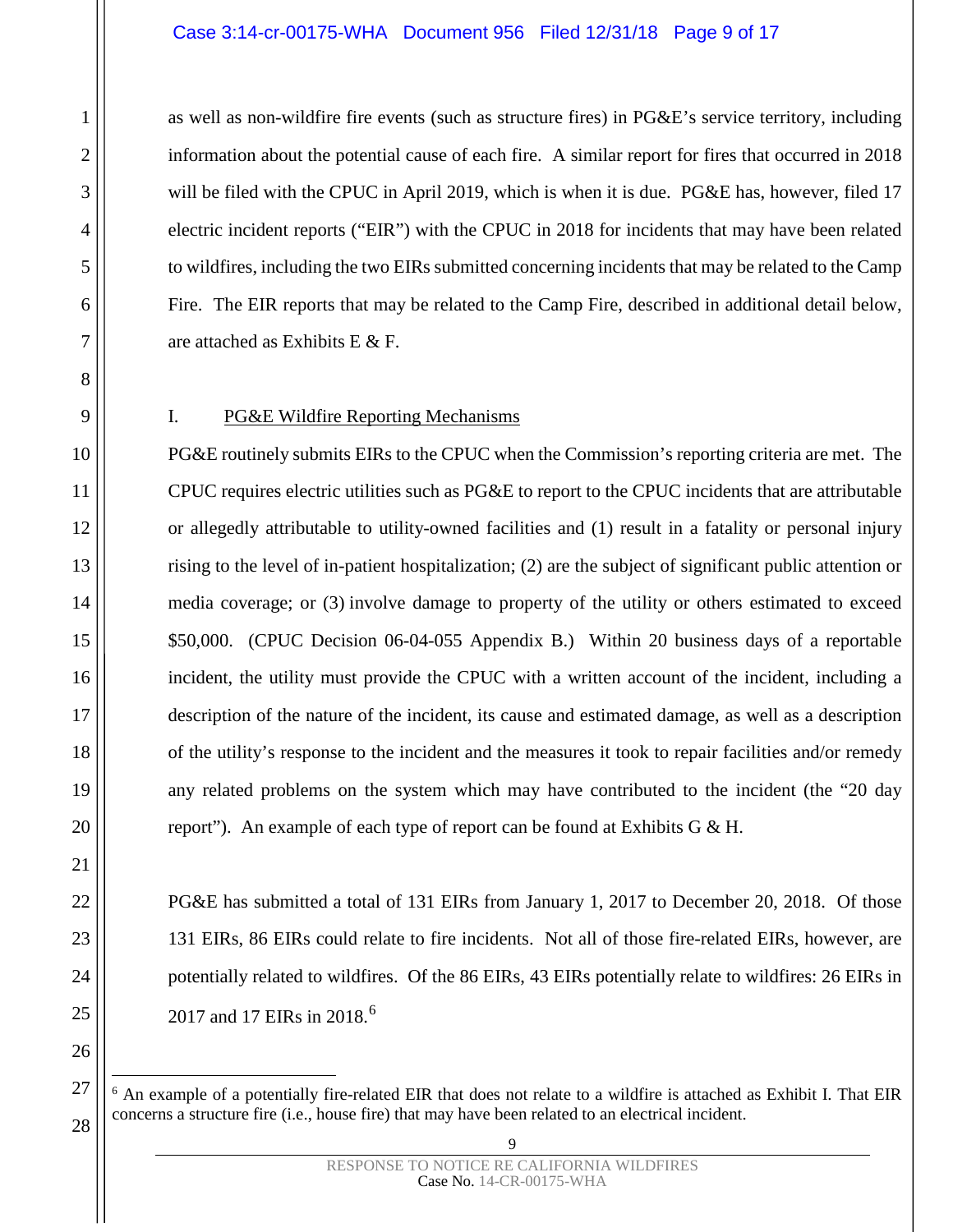In addition, on February 5, 2014, the CPUC adopted a Fire Incident Data Collection Plan, which requires all electric utilities to submit an annual report to the CPUC of all fire-related reportable events that could include PG&E facilities meeting the following conditions: "(a) A self-propagating fire of material other than electrical and/or communication facilities, [where] (b) The resulting fire traveled greater than one linear meter from the ignition point, and (c) The utility has knowledge that the fire occurred". (CPUC Decision 14-02-015.) Fires whose ignition is not associated with utility facilities are excluded from this reporting requirement, (*id.* Appendix C-3 n.4), as the CPUC's objective is the collect data "for all fires started by overhead power-line facilities". (*Id.* at 79.) Pursuant to the Fire Incident Data Collection Plan, PG&E reported to the CPUC 362 reportable fire-related incidents between January 1, 2017 and December 31, 2017. Many of the fires contained in the report are not wildfires. Many of those incidents also involve third-parties (such as, for example, a helicopter or a car contacting PG&E's facilities). A copy of that report is attached as Exhibit D. As noted, the 2018 report will be submitted in April 2019.

In addition to the EIRs and the materials submitted pursuant to the Fire Incident Data Collection Plan, PG&E routinely provides data, documents and information to the CPUC, CAL FIRE and other entities investigating PG&E's potential role in wildfires. By way of example, in connection with the October 2017 North Bay Wildfires (discussed in further detail below), PG&E has responded to more than 400 specific requests for information and documents from the CPUC. In connection with those responses, PG&E has produced to the CPUC more than 6,500 documents totaling more than 23,000 pages. PG&E is continuing to respond to requests from the CPUC regarding the October 2017 North Bay Wildfires.

PG&E has also been actively responding to data and information requests from CAL FIRE in connection with the October 2017 North Bay Wildfires. As of the date of this submission, PG&E has responded to at least 8 CAL FIRE data requests for the 2017 North Bay Wildfires, many of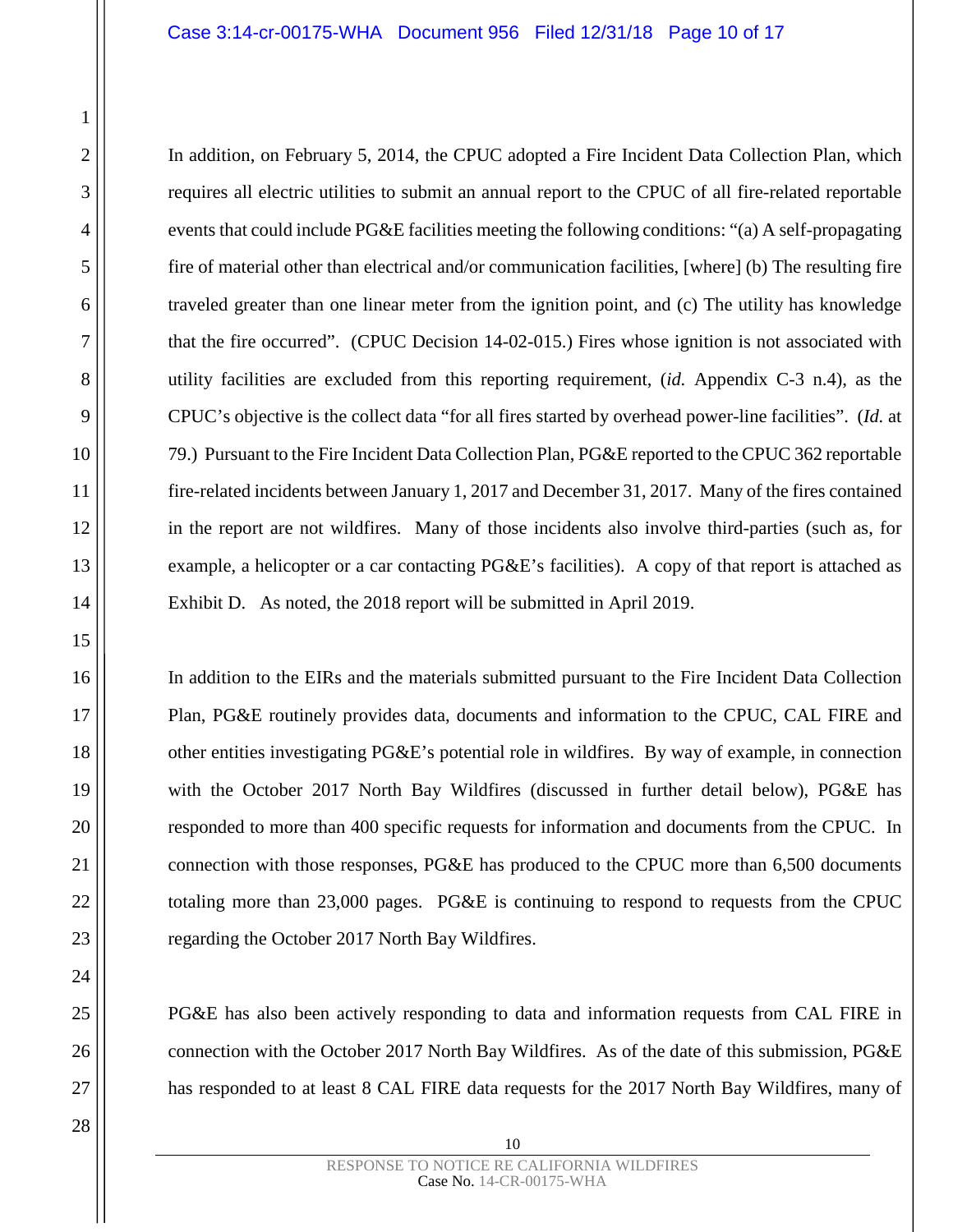which contain multiple questions, and produced more than 5,000 files constituting more than 140,000 pages.

PG&E is similarly responding to requests from both CAL FIRE and the CPUC with respect to the more recent Camp Fire.

In certain instances, PG&E will also report the existence of a wildfire to emergency personnel if PG&E is a witness to the initial origin or spread of a wildfire. For example, as discussed in further detail below, a PG&E employee called the PG&E switchboard in the first hour of the Camp Fire (based on CAL FIRE's estimated time of origin) to report the fire, and the switchboard called emergency services.

# II. November 2018 Camp Fire

According to information provided by CAL FIRE, the Camp Fire began at 6:33 a.m. on the morning of November 8, 2018. By the time it was fully contained, the Camp Fire burned a reported 153,336 acres and destroyed a reported total of 18,793 structures. CAL FIRE has reported 86 fatalities from the Camp Fire.

CAL FIRE has publicly identified two potential origin points for the Camp Fire. One location is approximately one mile northwest of the unincorporated town of Pulga near a series of PG&E transmission lines and, in particular, near Tower :27/222 on PG&E's Caribou-Palermo 115 kV Transmission Line (the "Camp 1 incident location"). The other location is off Pulga Road at Camp Creek Road near Jarbo Gap, in the vicinity of a PG&E distribution line (the "Camp 2 incident location").

On November 8, 2018, PG&E filed with the CPUC an EIR (Incident No. 181108-9002) concerning an outage on the Caribou-Palermo 115 kV Transmission Line in Butte County at approximately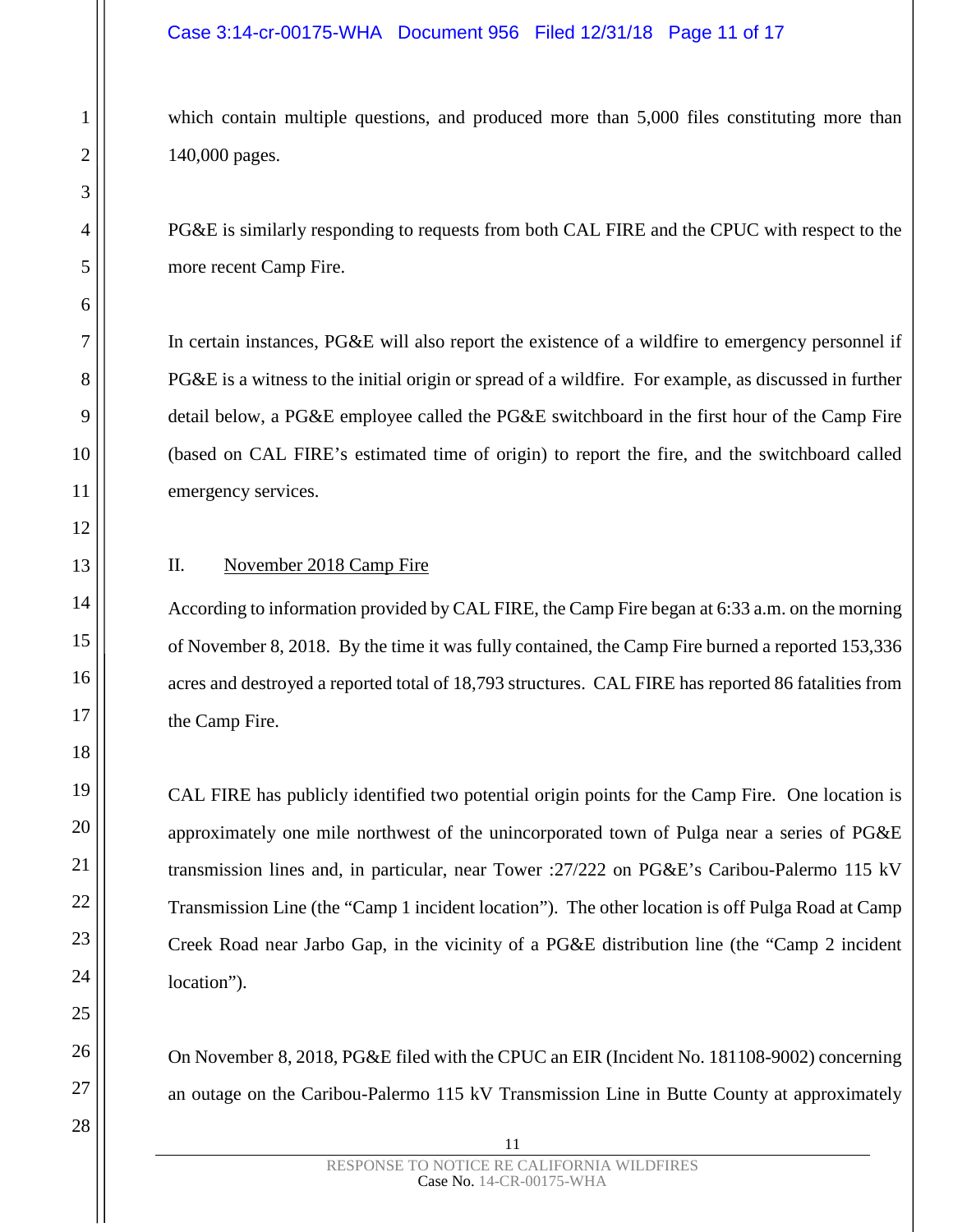6:15 a.m. on November 8, 2018. This EIR concerns the Camp 1 incident location and is attached as Exhibit E.

On November 16, 2018, PG&E filed with the CPUC an EIR (Incident No. 181116-9015) concerning an outage on the Big Bend 1101 12 kV Circuit in Butte County at approximately 6:45 a.m. on November 8, 2018. This EIR concerns the Camp 2 incident location and is attached as Exhibit F.

On December 11, 2018, PG&E filed with the CPUC a 20-Day Supplemental Report providing additional information related to the events described in those EIRs. That report is attached as Exhibit J. As described in the 20-Day Supplemental Report, PG&E observed damage to PG&E equipment at both incident locations during patrols that took place after the onset of the Camp Fire and when it assisted CAL FIRE in collecting evidence at the incident locations.

PG&E additionally submitted a report to the Department of Energy. This report is attached as Exhibit K.

PG&E employees working at nearby facilities were also among the first to observe the Camp Fire. One of those employees called the fire into a PG&E switchboard, which then contacted emergency services. This call included an observation of fire, which was in the vicinity of Tower :27/222.

Exhibit A is a factual report that PG&E has prepared for this submission concerning the potential cause and origin of the Camp Fire.

### III. October 2017 North Bay Wildfires

Beginning on October 8, 2017, multiple wildfires spread through Northern California, including Napa, Sonoma, Butte, Humboldt, Mendocino, Lake, Nevada and Yuba Counties, as well as in the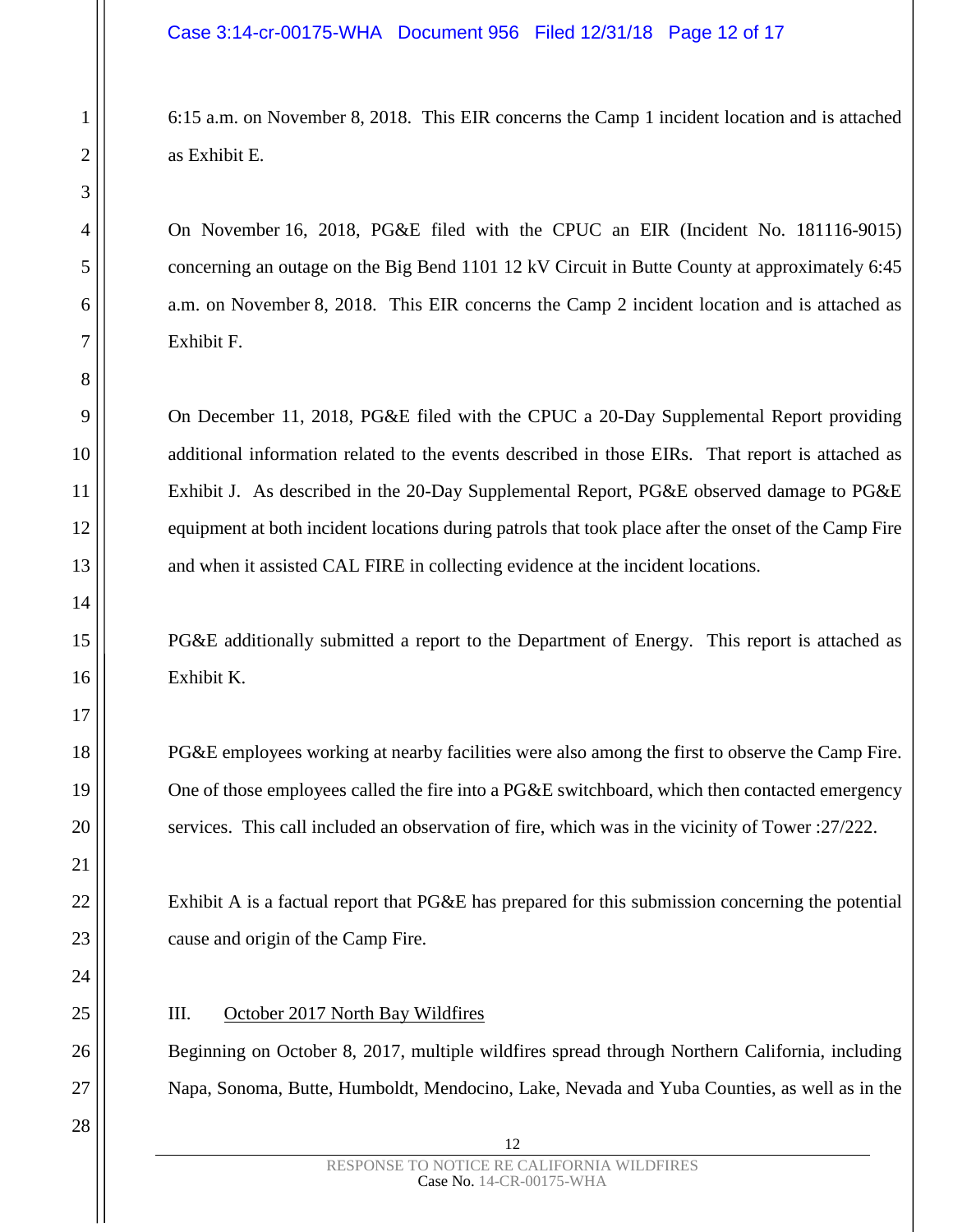## Case 3:14-cr-00175-WHA Document 956 Filed 12/31/18 Page 13 of 17

area surrounding Yuba City. According to the CAL FIRE California Statewide Fire Summary of something that dated October 30, 2017, at the peak of the wildfires, there were 21 major wildfires in Northern California that, in total, burned over 245,000 acres and destroyed an estimated 8,900 structures. The wildfires resulted in a reported 44 fatalities.

As noted above, PG&E previously provided detailed factual reports concerning a number of these fires to the CPUC at its request. PG&E is submitting those detailed reports in response to the Court's request for information concerning PG&E's role in causing any wildfires since the Final Judgment.

Since receiving the Court's November 27, 2018, Order, PG&E has undertaken an effort to collect additional potentially relevant information concerning the North Bay Wildfires for which it previously submitted factual reports to the CPUC. PG&E has also drafted a factual report for the Court related to the Blue Fire, the Pressley Fire and the 37 Fire since they were not reported to the CPUC per the required reporting criteria. In preparing these additional reports, PG&E gathered information from among the following sources: (1) formal third-party witness discovery in the North Bay Wildfires Litigation (including, for example, third-party depositions); (2) information identified within PG&E as part of its ongoing investigations or response to litigation discovery requests; and (3) publicly available information that PG&E has gathered since submitting its initial fact reports.

The factual reports concerning the 2017 North Bay Wildfires are organized as follows:

| Fire Name <sup>'</sup> | <b>Original CPUC</b><br><b>Report</b> | <b>Report Prepared in</b><br><b>Response to Question 4</b> |  |
|------------------------|---------------------------------------|------------------------------------------------------------|--|
| Abode                  | Exhibit L                             | <b>Exhibit EE</b>                                          |  |

<span id="page-12-0"></span><sup>&</sup>lt;sup>7</sup> This table identifies reports for 23 fires, rather than 21, because: (1) the CPUC requested separate reports for the Potter Valley and Redwood incidents, both of which CAL FIRE has treated together as part of the Redwood/Potter Valley Fire; and (2) we are providing the Court with a report for the Sullivan fire, which the CPUC did not previously request, and which is not one of CAL FIRE's 21 major wildfires, but is part of pending litigation.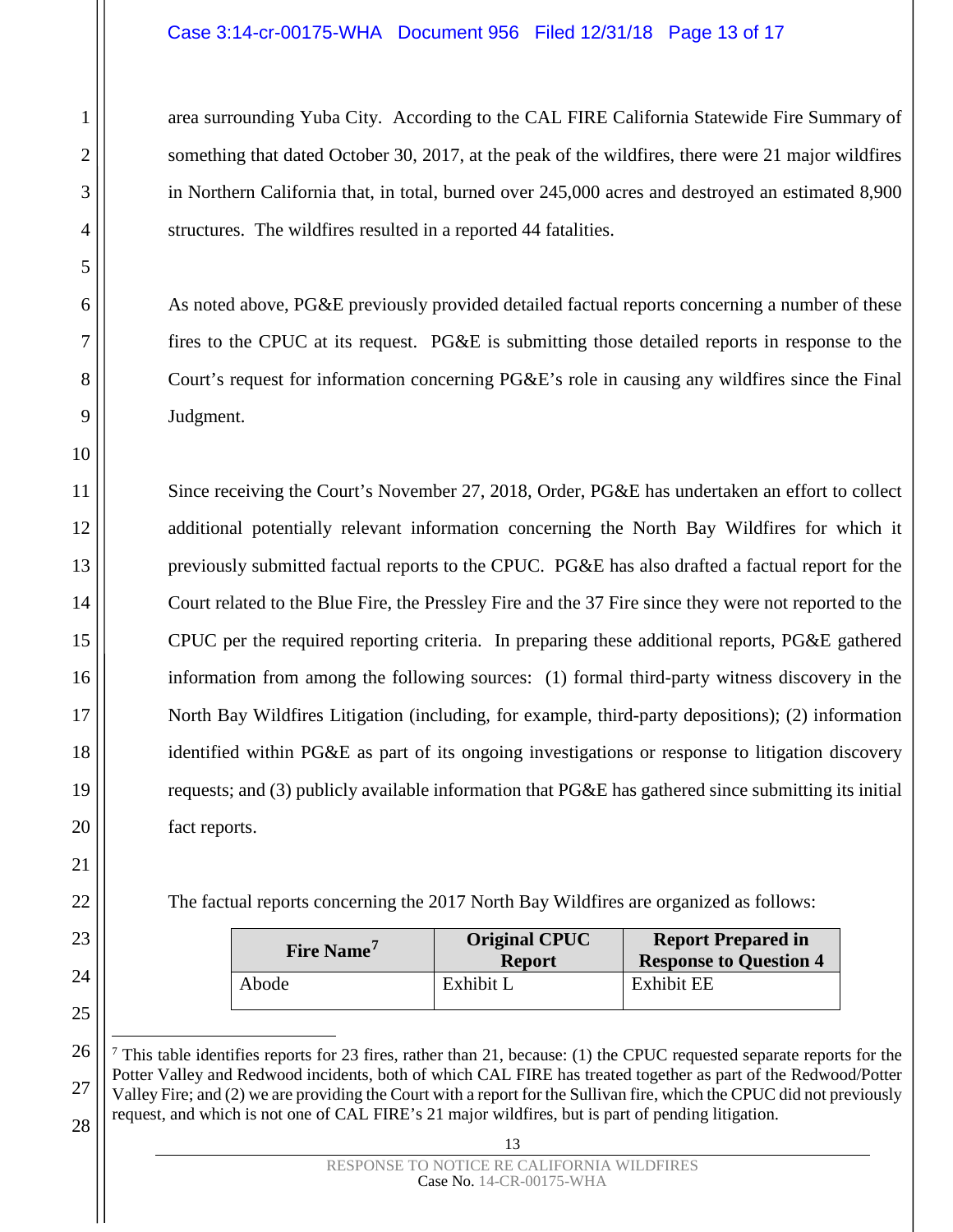1

2

3

4

5

6

7

8

9

10

11

12

13

14

15

16

17

18

19

20

21

22

23

24

25

26

27

| Fire Name <sup>7</sup> | <b>Original CPUC</b><br><b>Report</b> | <b>Report Prepared in</b><br><b>Response to Question 4</b> |
|------------------------|---------------------------------------|------------------------------------------------------------|
| Atlas                  | Exhibit M                             | <b>Exhibit FF</b>                                          |
| Blue                   | $N/A^8$                               | <b>Exhibit GG</b>                                          |
| Cascade                | Exhibit N                             | Exhibit HH                                                 |
| Cherokee               | Exhibit O                             | Exhibit II                                                 |
| Honey                  | <b>Exhibit P</b>                      | Exhibit JJ                                                 |
| LaPorte                | Exhibit Q                             | Exhibit KK                                                 |
| Lobo                   | Exhibit R                             | Exhibit LL                                                 |
| Maacama                | Exhibit S                             | <b>Exhibit MM</b>                                          |
| McCourtney             | Exhibit T                             | <b>Exhibit NN</b>                                          |
| Norrbom                | Exhibit U                             | Exhibit OO                                                 |
| <b>Nuns</b>            | Exhibit V                             | <b>Exhibit PP</b>                                          |
| Oakmont                | Exhibit W                             | <b>Exhibit QQ</b>                                          |
| Partrick               | Exhibit X                             | <b>Exhibit RR</b>                                          |
| Pocket                 | Exhibit Y                             | <b>Exhibit SS</b>                                          |
| Point                  | Exhibit Z                             | <b>Exhibit TT</b>                                          |
| <b>Potter Valley</b>   | Exhibit AA                            | Exhibit UU                                                 |
| Pressley               | N/A                                   | Exhibit VV                                                 |
| Redwood                | <b>Exhibit BB</b>                     | Exhibit WW                                                 |
| Sullivan               | N/A                                   | Exhibit XX                                                 |
| Sulphur                | Exhibit CC                            | Exhibit YY                                                 |
| Tubbs                  | <b>Exhibit DD</b>                     | Exhibit ZZ                                                 |
| 37                     | N/A                                   | Exhibit AAA                                                |

<span id="page-13-0"></span>28 <sup>8</sup> N/A applies to situations where the CPUC did not request a factual report (i.e., the Blue, Pressley, Sullivan and 37 Fires).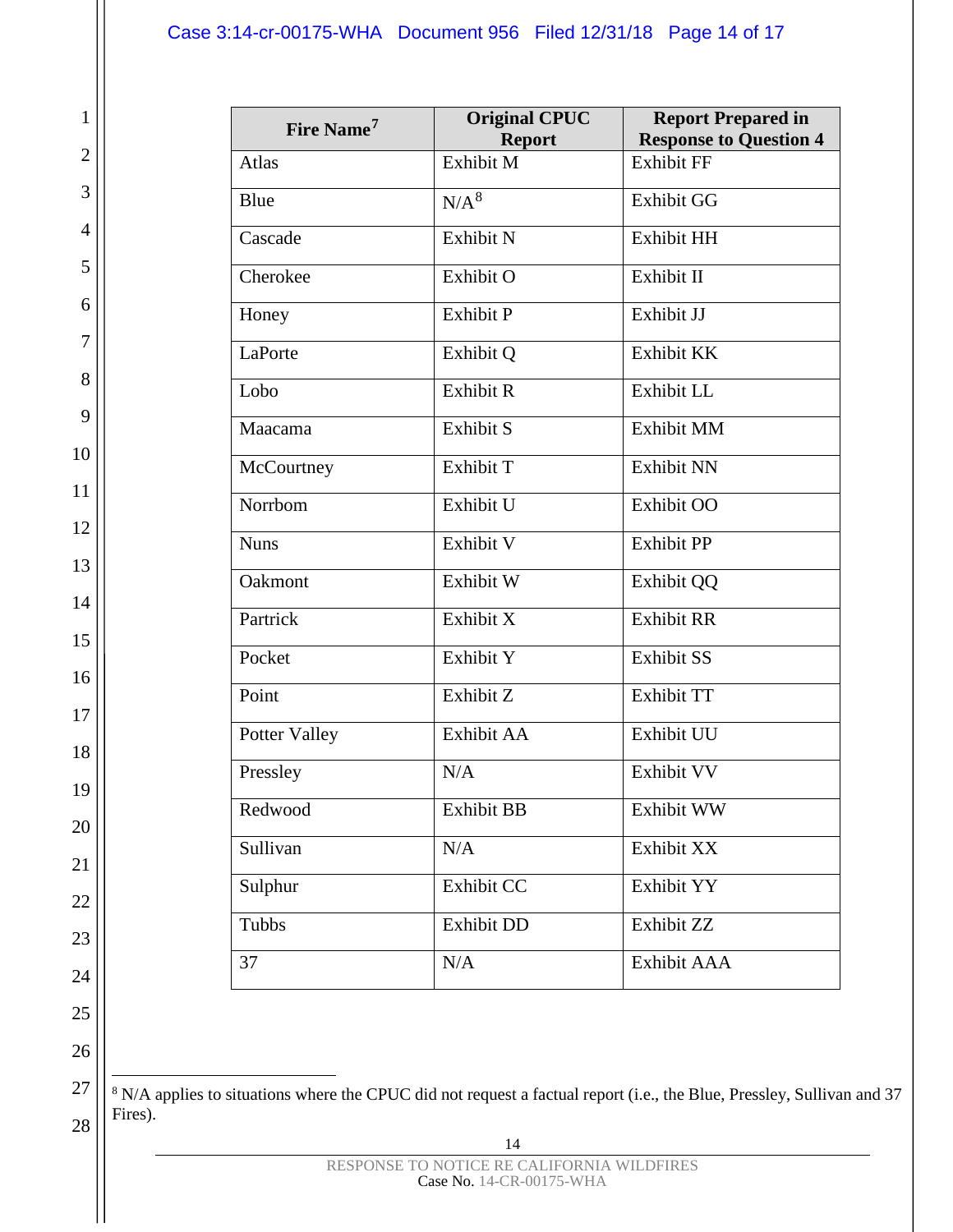### Case 3:14-cr-00175-WHA Document 956 Filed 12/31/18 Page 15 of 17

As noted, the North Bay Wildfires are subject to litigation in a coordinated proceeding before Judge Curtis E.A. Karnow in the Superior Court for the State of California, San Francisco. As part of that litigation, PG&E has produced voluminous data and documents and has had dozens of its employees deposed. PG&E and plaintiffs have also deposed a number of third-party witnesses to certain of the October 2017 North Bay Wildfires. Discovery is ongoing and the parties have not yet begun expert disclosures. PG&E has not included its protected work product as part of this submission.

As noted, the North Bay Wildfires are subject to litigation in a coordinated proceeding before Judge Curtis E.A. Karnow in the Superior Court for the State of California, San Francisco. As part of that litigation, PG&E has produced voluminous data and documents and has had dozens of its employees deposed. PG&E and plaintiffs have also deposed a number of third-party witnesses to some of the October 2017 North Bay Wildfires. Discovery is ongoing and the parties have not yet begun expert disclosures. PG&E has not included its protected work product as part of this submission.

Finally, as additional relevant background to the Court's question, we note that CAL FIRE has issued its determination on the causes of 18 of the North Bay Wildfires.<sup>[9](#page-14-0)</sup> In each instance, CAL FIRE has alleged that the relevant fire was caused by PG&E's equipment. CAL FIRE has also alleged that 11 of the 18 North Bay Wildfires for which it has completed its investigations involved violations of state law. In those instances, CAL FIRE referred the relevant wildfire to the local

<span id="page-14-0"></span> <sup>9</sup> CAL FIRE has not yet announced its determination of cause for the Tubbs fire, which is the largest of the North Bay Wildfires. The Tubbs fire, located in Napa and Sonoma counties, started the evening of October 8, 2017, and burned a reported total of 36,807 acres and destroyed a reported total of 5,636 structures. There were 21 reported civilian fatalities. Pursuant to the governing accounting requirements, PG&E has disclosed in its filings with the United States Securities & Exchange Commission that PG&E has determined that a loss for claims in connection with 14 of the North Bay Wildfires—La Porte, McCourtney, Lobo, Honey, Redwood, Sulphur, Cherokee, Blue, Pocket and Sonoma/Napa merged fires (which include the Nuns, Norrbom, Adobe, Partrick and Pythian fires)—is probable and estimable.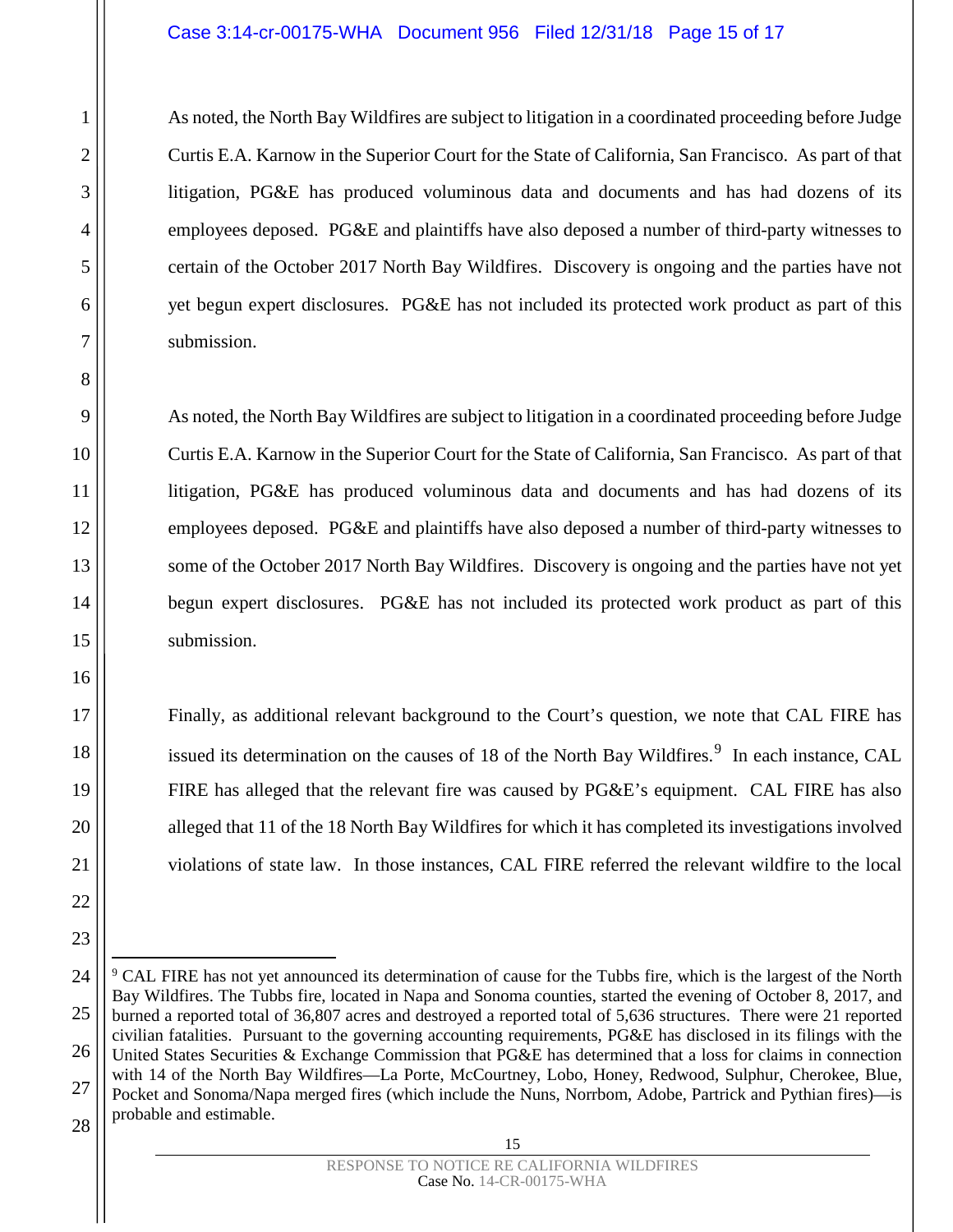While CAL FIRE publicly released its investigative reports for the wildfires for which it did not allege violations of state law, it has yet to release the investigative reports for any of the fires that have been referred to county district attorneys' offices. In addition, PG&E has not been able to examine potentially relevant evidence that CAL FIRE collected from the potential areas of origin of each of the North Bay Wildfires. As a result, PG&E, its counsel and its expert investigators have not yet been able to view the potentially most significant evidence with respect to any of the October 2017 North Bay Wildfires.

For the Court's convenience, PG&E has attached CAL FIRE press releases concerning the results of its investigations into 18 of the 21 North Bay Wildfires as Exhibits BBB through DDD.<sup>[11](#page-15-1)</sup>

<span id="page-15-0"></span><sup>&</sup>lt;sup>10</sup> CAL FIRE forwarded its investigation report related to the Cascade Fire to the local district attorney's office, although it acknowledged in its press release that it found no violations of the Public Resource Code. On the same day that CAL FIRE announced its investigative findings, the Yuba County District Attorney announced that he did not intend to file charges against PG&E concerning the Cascade Fire. CAL FIRE subsequently released its investigation report.

<span id="page-15-1"></span><sup>&</sup>lt;sup>11</sup> PG&E understands that those North Bay Wildfires that have been referred to local district attorney's offices remain under review by those offices, except for the Honey, LaPorte and Cherokee fires which were resolved through civil settlements.